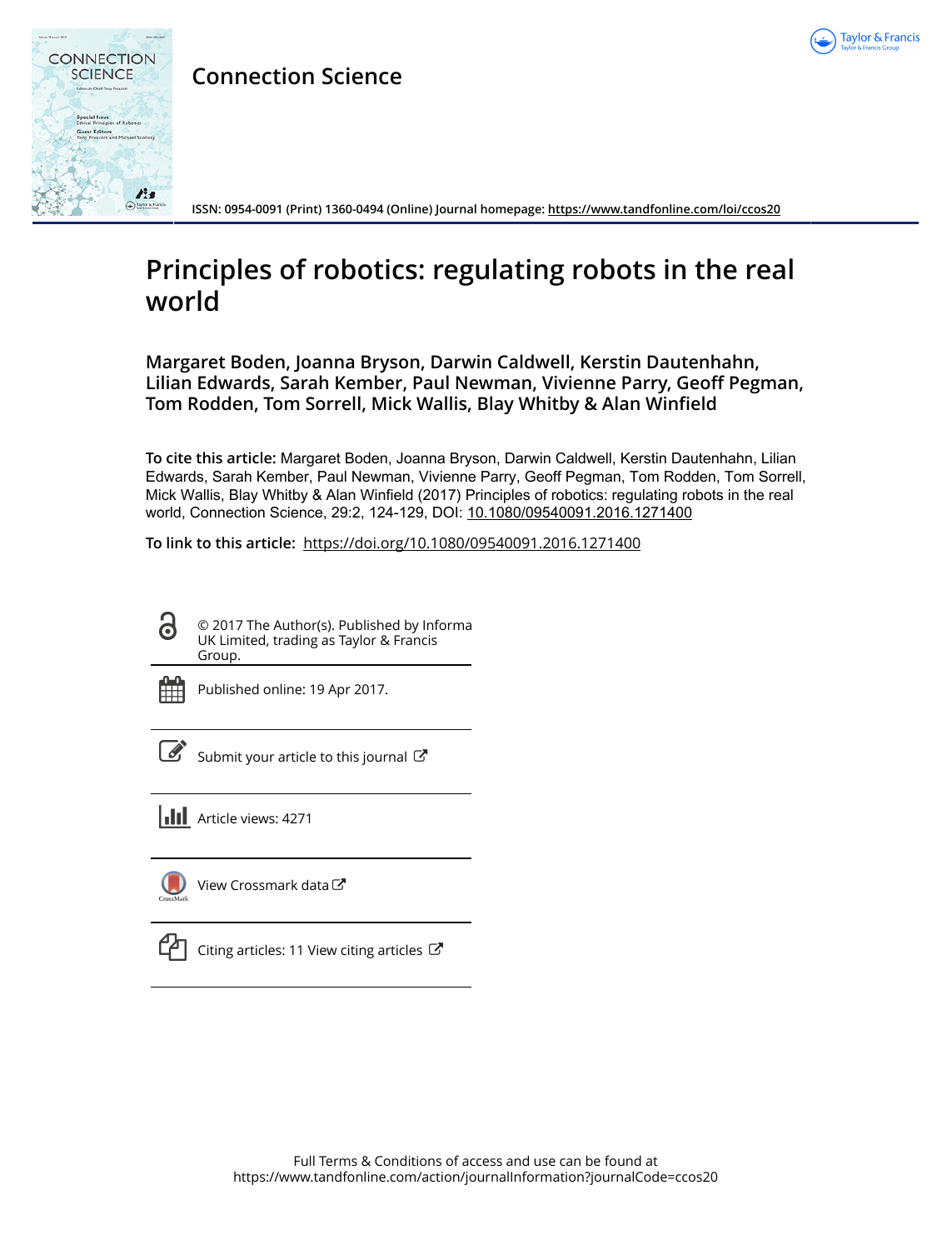

<span id="page-1-1"></span>Check for updates <u>ခါ OPEN ACCESS</u>

# **Principles of robotics: regulating robots in the real world**

Margaret Boden<sup>a</sup>, Joanna Bryson<sup>b</sup>, Darwin Caldwell<sup>c</sup>, Kerstin Dautenhahn<sup>d</sup>, Lilian Edwards<sup>e</sup>, Sarah Kember<sup>f</sup>, Paul Newman<sup>g</sup>, Vivienne Parry<sup>h</sup>, Geoff Pegman<sup>i</sup>, Tom Rodden<sup>[j](#page-1-9)</sup>, Tom Sorrell<sup>[k](#page-1-10)∗</sup>, Mick Wa[l](#page-1-11)lis<sup>l</sup>, Blay Whitby<sup>a</sup> and Alan Winfield<sup>[m](#page-1-12)</sup>

<span id="page-1-4"></span><span id="page-1-2"></span><span id="page-1-0"></span><sup>a</sup>Department of Informatics, University of Sussex, Brighton, UK; <sup>b</sup>Department of Computer Science, University of Bath, Bath, UK; <sup>c</sup>Italian Institute of Technology, Genova, Italy; <sup>d</sup>School of Computer Science, University of Hertfordshire, Herts, UK; <sup>e</sup>Law School, University of Strathclyde, Glasgow, UK; <sup>f</sup> Department of Media and Communications, Goldsmiths, University of London, London, UK; <sup>g</sup>Department of Engineering Science, University of Oxford, Oxford, UK; <sup>h</sup>Independent Scholar; <sup>i</sup>RU Robotics Ltd, Manchester, UK; <sup>j</sup>School of Computer Science, University of Nottingham, Nottingham, UK; <sup>k</sup>Department of Philosophy, University of Birmingham, Birmingham, UK; <sup>I</sup>School of Performance and Cultural Industries, University of Leeds, Leeds, UK;<br><sup>m</sup>Bristol Robotics Laboratory, University of the West of England, Bristol, UK

#### <span id="page-1-12"></span><span id="page-1-11"></span><span id="page-1-7"></span>**ABSTRACT**

This paper proposes a set of five ethical principles, together with seven high-level messages, as a basis for responsible robotics. The Principles of Robotics were drafted in 2010 and published online in 2011. Since then the principles have influenced, and continue to influence, a number of initiatives in robot ethics but have not, to date, been formally published. This paper remedies that omission.

#### <span id="page-1-10"></span><span id="page-1-9"></span><span id="page-1-8"></span><span id="page-1-6"></span><span id="page-1-5"></span><span id="page-1-3"></span>**ARTICLE HISTORY**

Received 17 August 2016 Accepted 9 October 2016

#### **KEYWORDS**

Robot ethics; principles of robotics; responsible innovation

### <span id="page-1-13"></span>**1. Introduction**

In September 2010, a group drawn from the worlds of technology, industry, the arts, law and social sciences met at the joint EPSRC and AHRC Robotics Retreat to discuss robotics, its applications in the real world and the huge promise robotics offers to society. Robots have left the research lab and are now in use all over the world, in homes and in industry. We expect robots in the short, medium and long term to impact our lives at home, our experience in institutions, our national and our global economy, and possibly our global security. However, the realities of robotics are still relatively little known to the public where science fiction and media images of robots have dominated. One of the aims of the meeting was to explore what steps should be taken to ensure that robotics research engages with the public to ensure this technology is integrated into our society to the maximum benefit of all of its citizens. As with all technological innovation, we need to try to ensure that robots are introduced from the beginning in a way that is likely to engage public trust and confidence; maximise the gains for the public and commerce; and proactively head off any potential unintended consequences.

<span id="page-1-14"></span>Given their prominence it is impossible to address the governance of robotics without considering Asimov's famous three laws of robotics (Asimov, [1950\)](#page-6-0). (Asimov's laws state

**CONTACT** Alan Winfield [alan.winfield@uwe.ac.uk](mailto:alan.winfield@uwe.ac.uk)

∗Present address: Department of Politics and International Studies, University of Warwick, Coventry, UK

© 2017 The Author(s). Published by Informa UK Limited, trading as Taylor & Francis Group.

This is an Open Access article distributed under the terms of the Creative Commons Attribution License [\(http://creativecommons.org/licenses/](http://creativecommons.org/licenses/by/4.0/) [by/4.0/\)](http://creativecommons.org/licenses/by/4.0/), which permits unrestricted use, distribution, and reproduction in any medium, provided the original work is properly cited.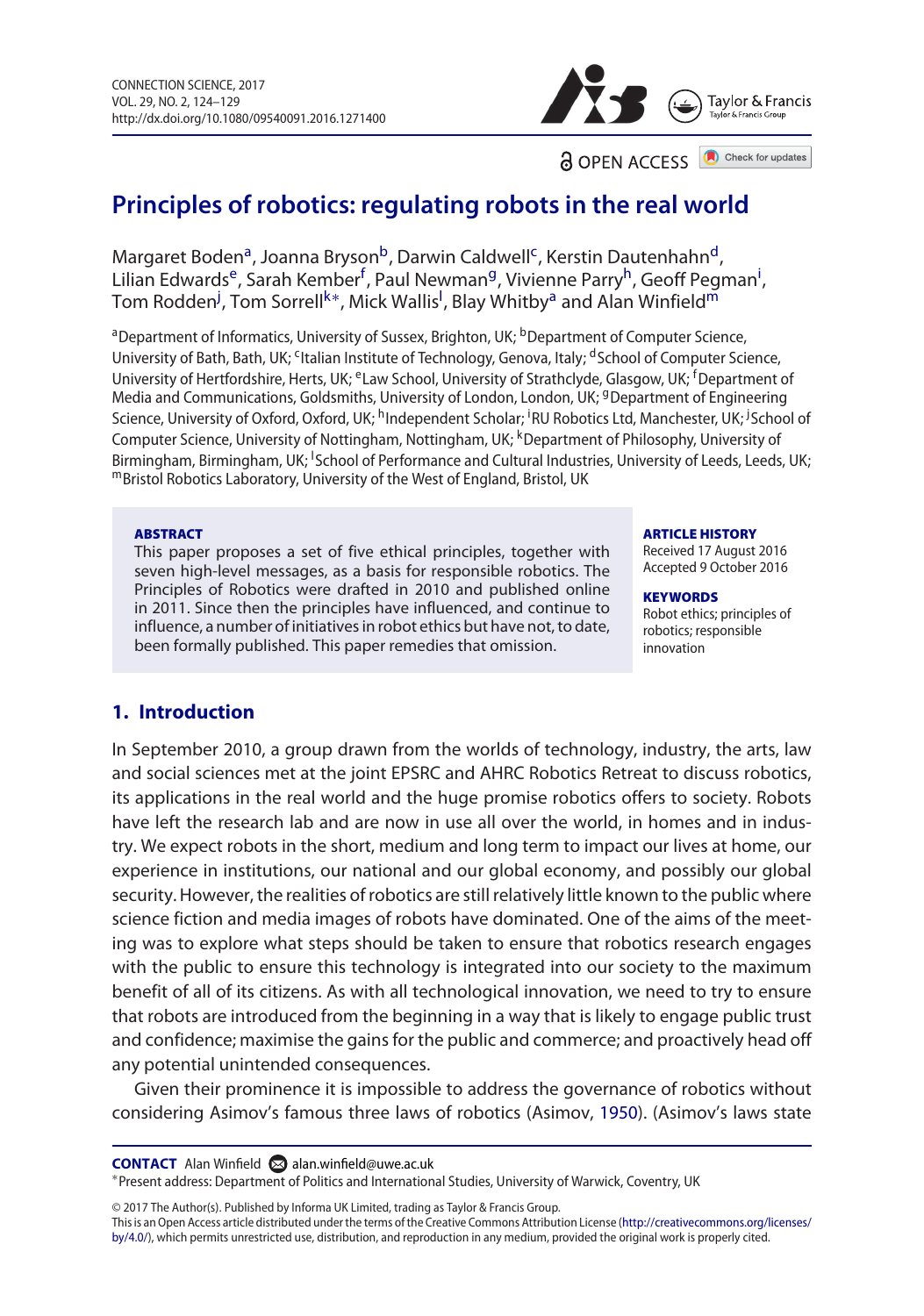that 1 – a robot may not injure a human being or, through inaction, allow a human being to come to harm; 2 – a robot must obey the orders given it by human beings except where such orders would conflict with the first law, and 3 – a robot must protect its own existence as long as such protection does not conflict with the first or second laws.)

Although they provide a useful departure point for discussion Asimov's rules are fictional devices. They were not written to be used in real life and it would not be practical to do so, not least because they simply don't work in practice. (For example, how can a robot know all the possible ways a human might come to harm? How can a robot understand and obey all human orders, when even people get confused about what instructions mean?) Asimov's stories also showed that even in a world of intelligent robots, his laws could always be evaded and loopholes found. But finally, and most importantly, Asimov's laws are inappropriate because they try to insist that robots behave in certain ways, as if they were people, when in real life it is the humans who design and use robots who must be the actual subjects of any law.

As we consider the ethical implications of having robots in our society, it becomes obvious that robots themselves are not where responsibility lies. Robots are simply tools of various kinds, albeit very special tools, and the responsibility of making sure they behave well must always lie with human beings. Accordingly, rules for real robots in real life, must be transformed into rules advising those who design, sell and use robots about how they should act. The meeting delegates devised such a set of "rules" with the aim of provoking a wider, more open discussion of the issues. They highlight the general principles of concern expressed by the group with the intent that they could inform designers and users of robots in specific situations. These new rules for robotics (not robots) are outlined below. The five ethical rules for robotics are intended as a living document. They are not intended as hard-and-fast laws, but rather to inform debate and for future reference. Obviously a great deal of thinking has been done around these issues and this document does not seek to undermine any of that work but to serve as a focal point for useful discussion.

### **2. Principles for designers, builders and users of robots**

The five rules are presented in a semi-legal version together with a looser, but easier to express, version that captures the sense for a non-specialist audience. Each rule is followed by a commentary of the issues being addressed and why the rule is important.

| Rule | Semi-legal                                                                                                                                               | General Audience                                                                  |
|------|----------------------------------------------------------------------------------------------------------------------------------------------------------|-----------------------------------------------------------------------------------|
|      | Robots are multi-use tools. Robots should not be<br>designed solely or primarily to kill or harm humans,<br>except in the interests of national security | Robots should not be designed as weapons, except<br>for national security reasons |

Commentary. Tools have more than one use. We allow guns to be designed which farmers use to kill pests and vermin, but killing human beings with them (outside warfare) is clearly wrong. Knives can be used to spread butter or to stab people. In most societies, neither guns nor knives are banned but controls may be imposed if necessary (e.g. gun laws) to secure public safety. Robots also have multiple uses. Although a creative end-user could probably use any robot for violent ends, just as with a blunt instrument, we are saying that robots should never be *designed* solely or even principally, to be used as weapons with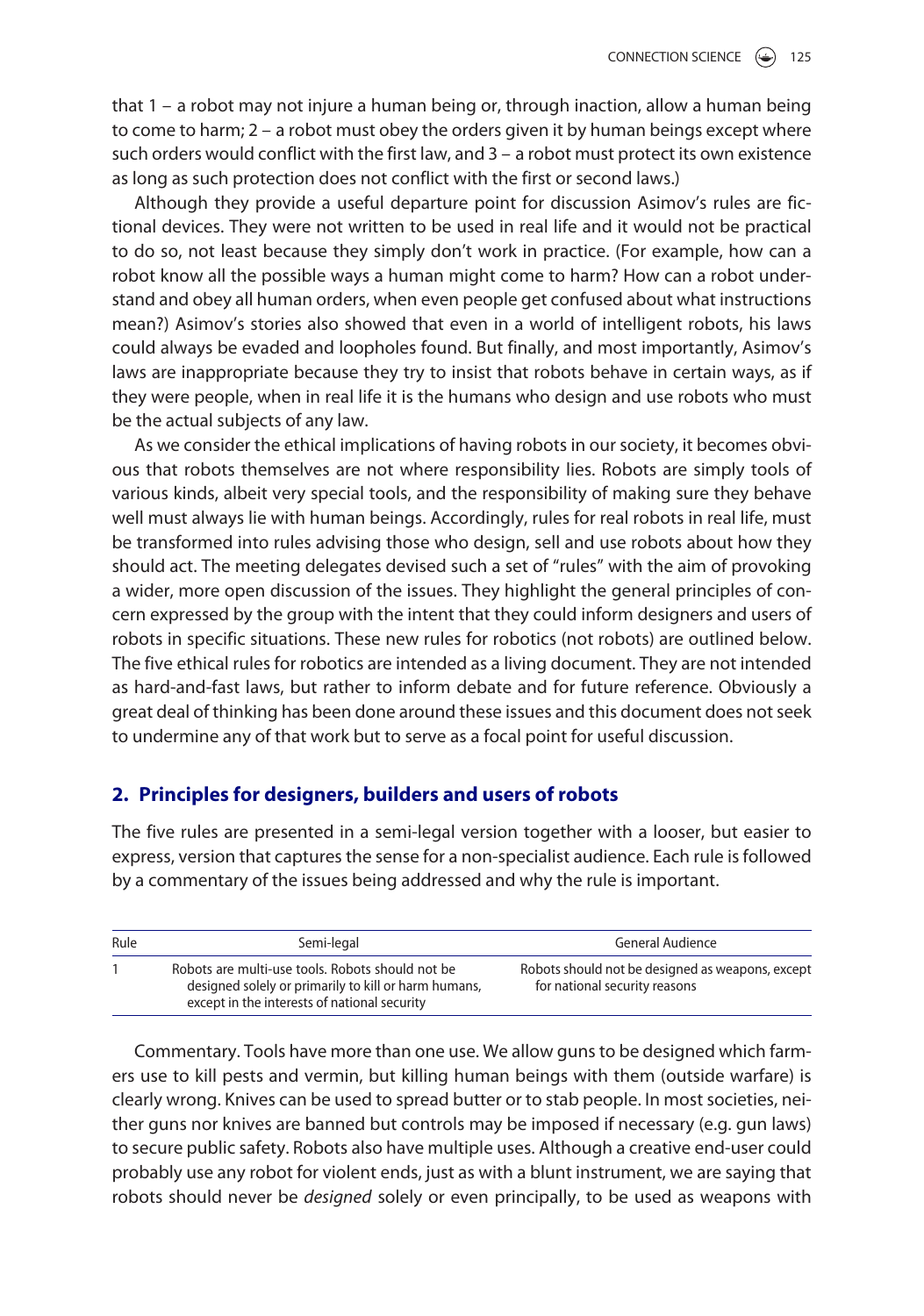deadly or other offensive capability. This rule, if adopted, limits the commercial capacities of robots, but we view it as an essential principle for their acceptance as safe in civil society.

| Rule | Semi-legal                                                                                                                                                                                       | <b>General Audience</b>                                                                  |
|------|--------------------------------------------------------------------------------------------------------------------------------------------------------------------------------------------------|------------------------------------------------------------------------------------------|
|      | Humans, not robots, are responsible agents. Robots<br>should be designed; operated as far as is practicable<br>to comply with existing laws, fundamental rights &<br>freedoms, including privacy | Robots should be designed and operated to comply<br>with existing law, including privacy |

Commentary. We *can* make sure that robot actions are designed to obey the *laws* humans have made.

There are two important points here. First, of course no one is likely to deliberately set out to build a robot which breaks the law. But designers are not lawyers and need to be reminded that building robots which do their tasks as well as possible will sometimes need to be balanced against protective laws and accepted human rights standards. Privacy is a particularly difficult issue, which is why it is mentioned. For example, a robot used in the care of a vulnerable individual may well be usefully designed to collect information about that person 24/7 and transmit it to hospitals for medical purposes. But the benefit of this must be balanced against that person's right to privacy and to control their own life e.g. refusing treatment. Data collected should only be kept for a limited time; again the rule puts certain safeguards in place. Robot designers have to think about how rules like these can be respected during the design process (e.g. by providing off-switches).

Secondly, this rule is designed to make it clear that robots are just tools, designed to achieve goals and desires that *humans* specify. Users and owners have responsibilities as well as designers and manufacturers. Sometimes it is up to designers to think ahead because robots may have the ability to learn and adapt their behaviour. But users may also make robots do things their designers did not foresee. Sometimes it is the owner's job to supervise the user (e.g. if a parent bought a robot to play with a child). But if a robot's actions do turn out to break the law, it will always be the responsibility, legal and moral, of one or more human beings, not of the robot (we consider how to find out who is responsible in rule 5, below).

| Rule | Semi-legal                                                                                             | General Audience                                                                              |
|------|--------------------------------------------------------------------------------------------------------|-----------------------------------------------------------------------------------------------|
|      | Robots are products. They should be designed using<br>processes which assure their safety and security | Robots are products: as with other products, they<br>should be designed to be safe and secure |

Commentary. Robots are simply not people. They are pieces of technology their owners may certainly want to protect (just as we have alarms for our houses and cars, and security guards for our factories), but we will always value human safety over that of machines. Our principal aim here was to make sure that the safety and security of robots in society would be assured so that people can trust and have confidence in them.

This is not a new problem in technology. We already have rules and processes that guarantee that, e.g. household appliances and children's toys are safe to buy and use. There are well worked out existing consumer safety regimes to assure this: e.g. industry kite-marks, British and international standards, testing methodologies for software to make sure the bugs are out, etc. We are also aware that the public knows that software and computers can be "hacked" by outsiders, and processes also need to be developed to show that robots are secure as far as possible from such attacks. We think that such rules, standards and tests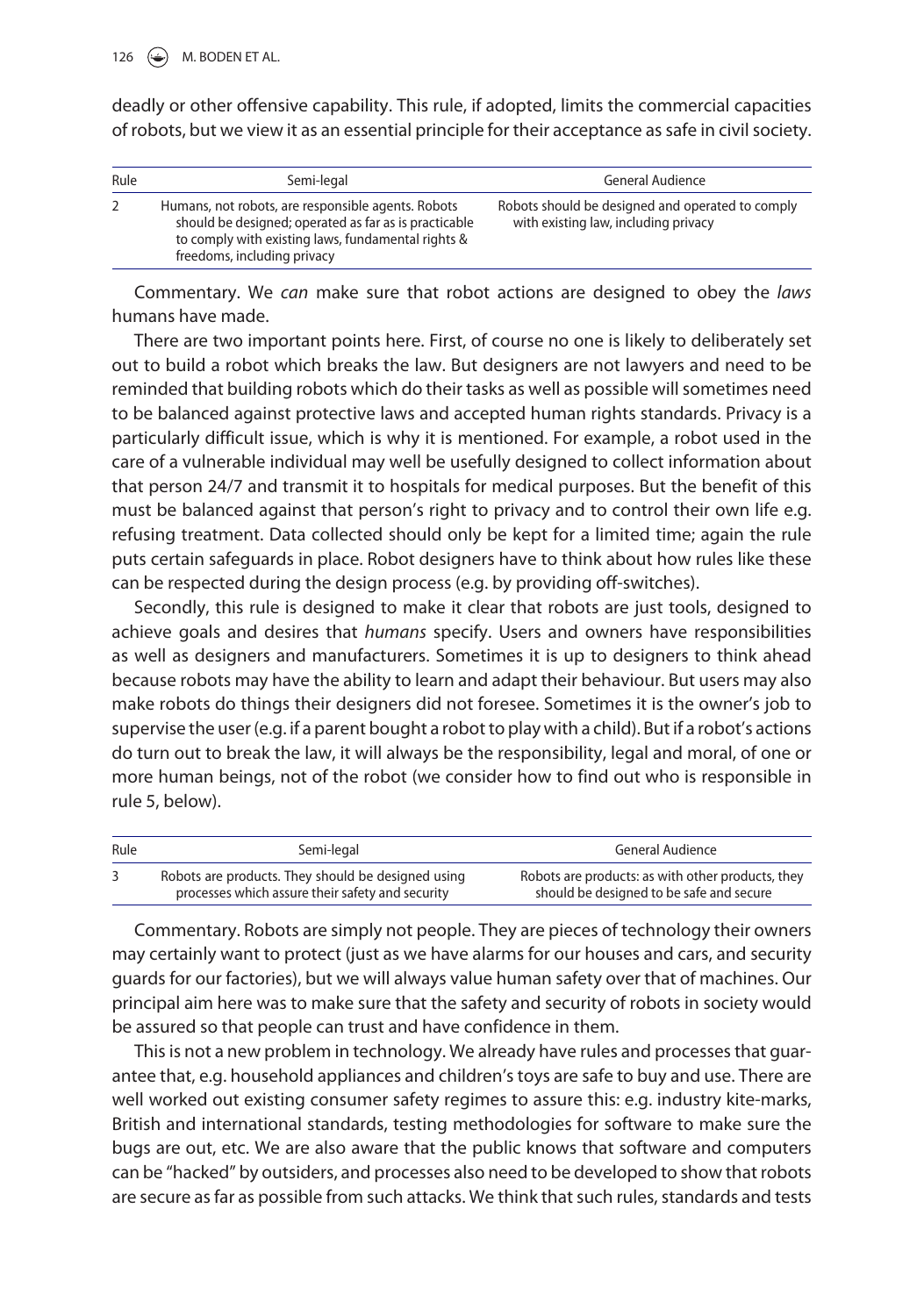should be publicly adopted or developed for the robotics industry as soon as possible to assure the public that every safeguard has been taken before a robot is ever released to market. Such a process will also clarify for industry exactly what they have to do.

This still leaves a debate open about how far those who own or operate robots should be allowed to protect them from e.g. theft or vandalism, say by built-in taser shocks. The group chose to delete a phrase that had ensured the right of manufacturers or owners to build "self-defence" capabilities into a robot. In other words we do not think a robot should ever be "armed" to protect itself. This actually goes further than existing law, where the general question would be whether the owner of the appliance had committed a criminal act like assault without reasonable excuse.

| Rule | Semi-legal                                                                                                                                                                 | <b>General Audience</b>                                                                                                     |
|------|----------------------------------------------------------------------------------------------------------------------------------------------------------------------------|-----------------------------------------------------------------------------------------------------------------------------|
| 4    | Robots are manufactured artefacts. They should not be<br>designed in a deceptive way to exploit vulnerable<br>users; instead their machine nature should be<br>transparent | Robots are manufactured artefacts: the illusion of<br>emotions and intent should not be used to exploit<br>vulnerable users |

Commentary. One of the great promises of robotics is that robot toys may give pleasure, comfort and even a form of companionship to people who are not able to care for pets, whether due to restrictions in their homes, physical capacity, time or money. However, once a user becomes attached to such a toy, it would be possible for manufacturers to claim the robot has needs or desires that could unfairly cost the owners or their families more money. The legal version of this rule was designed to say that although it is permissible and even sometimes desirable for a robot to sometimes give the impression of real intelligence, anyone who owns or interacts with a robot should be able to find out what it really is and perhaps what it was really manufactured to do. Robot intelligence is artificial, and we thought that the best way to protect consumers was to remind them of that by guaranteeing a way for them to "lift the curtain" (to use the metaphor from The Wizard of Oz).

This was the most difficult rule to express clearly and we spent a great deal of time debating the phrasing used. Achieving it in practice will need still more thought. Should all robots have visible bar-codes or similar? Should the user or owner (e.g. a parent who buys a robot for a child) always be able to look up a database or register where the robot's functionality is specified? See also rule 5 below.

| Rule | Semi-legal    | General Audience                                                                                                              |
|------|---------------|-------------------------------------------------------------------------------------------------------------------------------|
|      | be attributed | The person with legal responsibility for a robot should It should be possible to find out who is responsible for<br>any robot |

Commentary. In this rule we try to provide a practical framework for what all the rules above already implicitly depend on: a robot is never legally responsible for anything. It is a tool. If it malfunctions and causes damage, a human will be to blame. Finding out who the responsible person is may not however be easy. In the UK, a register of who is responsible for a car (the "registered keeper") is held by DVLA; by contrast no one needs to register as the official owner of a dog or cat. We felt the first model was more appropriate for robots, as there will be an interest not just to stop a robot whose actions are causing harm, but people affected may also wish to seek financial compensation from the person responsible.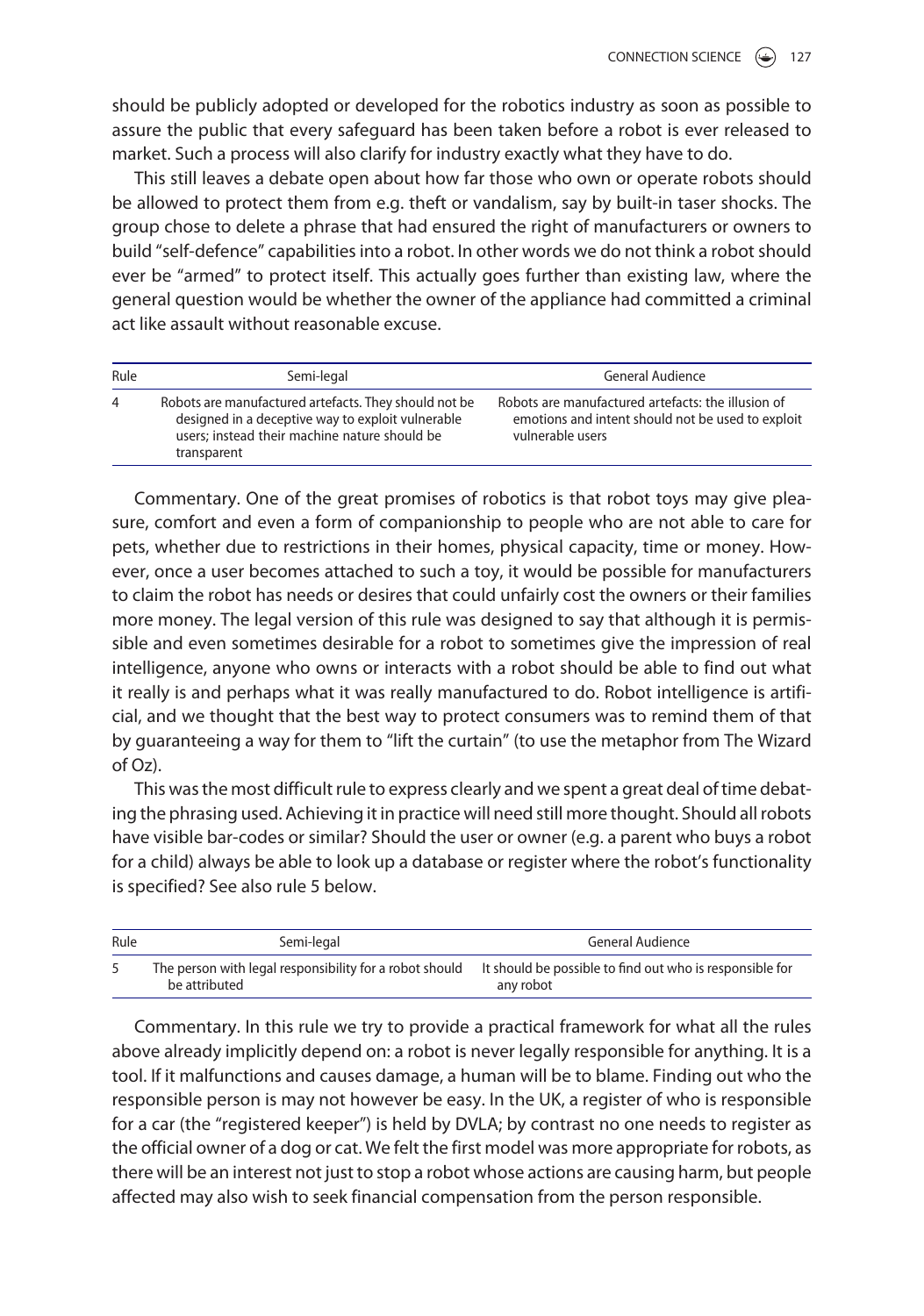128  $\bigoplus$  M. BODEN ET AL.

Responsibility might be practically addressed in a number of ways. For example, one way forward would be a licence and register (just as there is for cars) that records who is responsible for any robot. This might apply to all or only operate where that ownership is not obvious (e.g. for a robot that might roam outside a house or operate in a public institution such as a school or hospital). Alternately, every robot could be released with a searchable online licence which records the name of the designer/manufacturer and the responsible human who acquired it (such a licence could also specify the details we talked about in rule 4 above). There is clearly more debate and consultation required.

Importantly, it should still remain possible for legal liability to be shared or transferred e.g. both designer and user might share fault where a robot malfunctions during use due to a mixture of design problems and user modifications. In such circumstances, legal rules already exist to allocate liability (although we might wish to clarify these, or require insurance). But a register would always allow an aggrieved person a place to start, by finding out who was, on first principles, responsible for the robot in question.

### <span id="page-5-0"></span>**3. Seven high-level messages**

In addition to the above principles, the group also developed an overarching set of messages designed to encourage responsibility within the robotics research and industrial community, and thereby gain trust in the work it does. The spirit of responsible innovation is, for the most part, already out there but we felt it worthwhile to make this explicit. The following table sets out the messages alongside explanatory commentaries.

|   | Message                                                                                                                                                                         | Commentary                                                                                                                                                                                                                                                                                                                                                                                                                                                                                                                  |
|---|---------------------------------------------------------------------------------------------------------------------------------------------------------------------------------|-----------------------------------------------------------------------------------------------------------------------------------------------------------------------------------------------------------------------------------------------------------------------------------------------------------------------------------------------------------------------------------------------------------------------------------------------------------------------------------------------------------------------------|
| 1 | We believe robots have the potential to<br>provide immense positive impact to society.<br>We want to encourage responsible robot<br>research                                    | This was originally the "0th" rule, which we came up with<br>midway through. But we want to emphasise that the<br>entire point of this exercise is positive, though some of the<br>rules above can be seen as negative, restricting or even<br>fear-mongering. We think fear-mongering has already<br>happened, and further that there are legitimate concerns<br>about the use of robots. We think the work here is the best<br>way to ensure the potential of robotics for all is realised<br>while avoiding the pitfalls |
| 2 | Bad practice hurts us all                                                                                                                                                       | It's easy to overlook the work of people who seem determined<br>to be extremist or irresponsible, but doing this could easily<br>put us in the position that GM scientists are in now, where<br>nothing they say in the press has any consequence. We need<br>to engage with the public and take responsibility for our<br>public image                                                                                                                                                                                     |
| 3 | Addressing obvious public concerns will help<br>us all make progress                                                                                                            | The previous note applies also to concerns raised by the<br>general public and science fiction writers, not only our<br>colleagues                                                                                                                                                                                                                                                                                                                                                                                          |
| 4 | It is important to demonstrate that we, as<br>roboticists, are committed to the best<br>possible standards of practice                                                          | As above                                                                                                                                                                                                                                                                                                                                                                                                                                                                                                                    |
| 5 | To understand the context and consequences<br>of our research, we should work with experts<br>from other disciplines including social<br>sciences, law, philosophy and the arts | We should understand how others perceive our work, and<br>what the legal and social consequences of our work may be.<br>We must figure out how to best integrate our robots into<br>the social, legal and cultural framework of our society. We<br>need to figure out how to engage in conversation about the<br>real abilities of our research with people from a variety of<br>cultural backgrounds who will be looking at our work with<br>a wide range of assumptions, myths and narratives behind<br>them              |